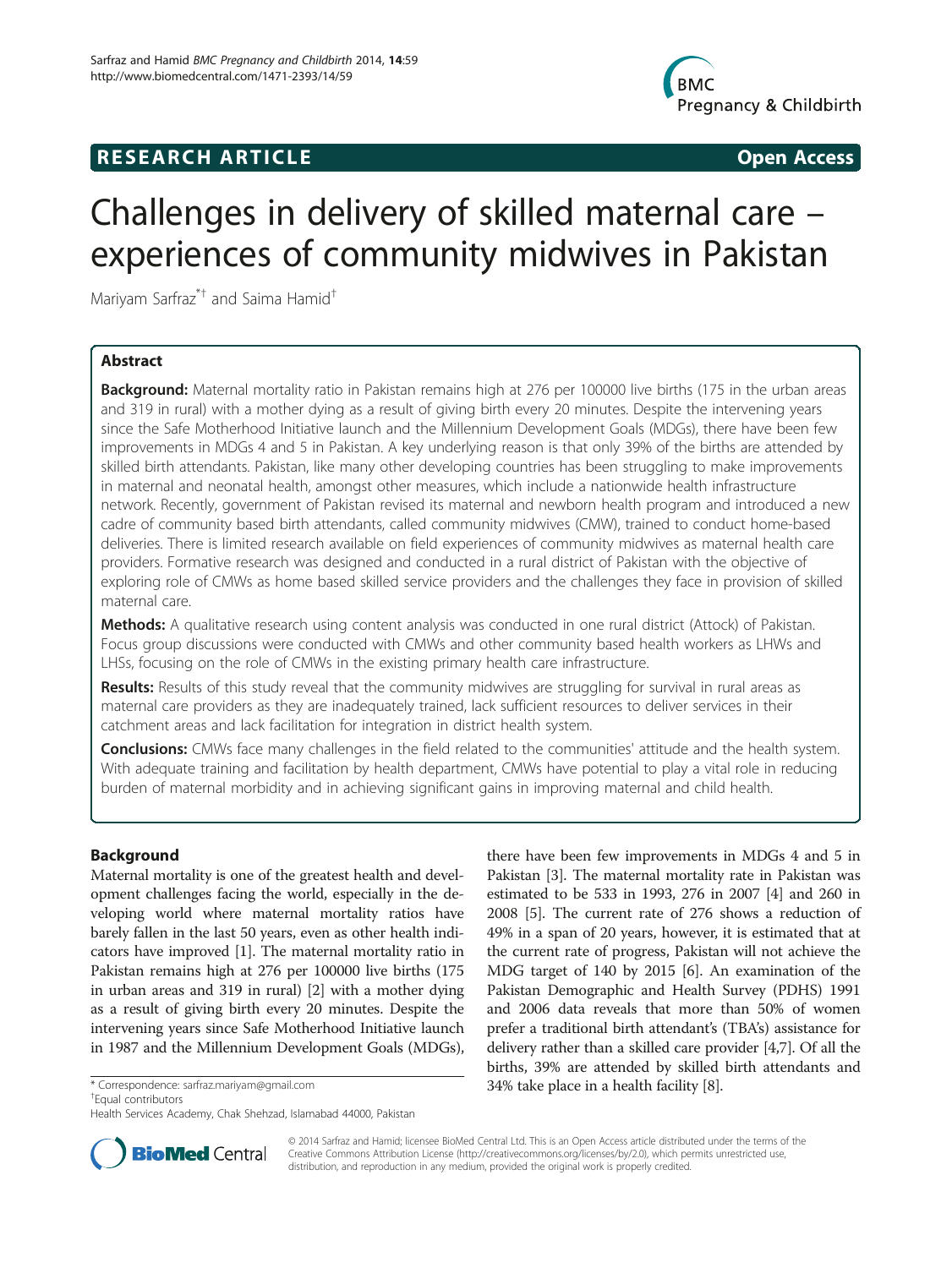Community based programs for improving births attended by skilled attendants and reducing maternal and new born mortality have been introduced in several developing countries such as Sri Lanka, India, Indonesia and African countries. Success of such initiatives depends on several factors such as a well-developed health system, strong referral systems and linkages, availability of transport networks and emergency services. The midwifery programs there have met with varying levels of success [[9-12\]](#page-12-0) in reducing maternal mortality through increased skilled birth attendance. The State of World's Midwifery report has identified that most of the developing countries do not have enough qualified midwives and birth attendants for managing the high number of pregnancies, 15 percent of which result in obstetric complications [\[13](#page-12-0)]. Several countries, including Pakistan, need to increase their midwifery work force multiple times while also improving quality of services, providing a wider coverage, streamlining referral system and strengthening the overall existing health system.

Pakistan has been struggling to make improvements in maternal and neonatal health amongst other measures. This includes a nationwide health infrastructure network with thousands of first level care facilities and community based health workers for providing maternal and child health care to the rural populations. A cadre of Lady Health Visitors (LHV), introduced in 1955, were the first community based midwives [\[14](#page-12-0)]. The ministry of health also trained several traditional birth attendants for providing and improving maternal and child care. In 1994, another cadre of community based health workers, the Lady Health Workers (LHWs) were created to provide health education, antenatal care, immunization services, referral linkages, family planning services and basic curative care. The program has been successful in providing basic health education and care to rural communities through 100,000 health workers but the intended impact in increasing skilled attendance at deliveries [[15](#page-12-0)] in rural areas of Pakistan has not been achieved. More recently, government of Pakistan revised its maternal and new born health program and introduced a new cadre of community based skilled birth attendants, called community midwives (CMWs), trained to conduct home-based deliveries in 2006 [[16\]](#page-12-0). Details of the community based health workers' programs and trainings are given in Table 1. To increase skilled birth attendance in rural areas and underserved urban slums, the Program besides focusing on health system strengthening for providing emergency obstetric care services, aimed to deploy 12,000 community midwives (CMWs) in community of their residence by the year 2012.

Despite a large national and donor investment, national level household surveys [\[2,20](#page-12-0)] and research evidence from several rural regions of Pakistan [\[21](#page-12-0)-[23](#page-12-0)] suggests that the utilization of maternal care through community midwives is still very low and the maternal health indicators have not shown significant improvements so far. Both these programs of LHWs and CMWs were vertical health care programs till 2011, under control of federal ministry of health and not integrated with the provincial health systems. The health systems in Pakistan recently underwent a reform of devolution of Federal Health Ministry which has effectively abolished the central ministry functions and transferred them to the provinces. However, the fate of the vertical programs is not defined and they will be managed by the Planning Commission till 2014 [\[24](#page-12-0),[25](#page-12-0)].

There is inadequate evidence available on the experiences of the community midwives as maternal health care providers. A qualitative study was conducted in one rural district (Attock) of Pakistan to explain the role of the CMWs and the challenges faced by them in the provision of skilled care by exploring perspectives of CMWs and other community based workers as LHWs and LHSs. This paper seeks to explain the programmatic and cultural barriers and constraints faced by CMWs in delivery of maternal care to rural communities.

## Methods

## Study site

The study was conducted in rural tehsils $a$  of District Attock (northern Punjab) in May 2011. District Attock has six tehsils, 5 rural and one urban; one of the rural tehsils was excluded as it did not have any CMWs deployed at time of the study. The terrain in rural Attock

Table 1 Characteristics of health workers' training program

| Health<br>worker | Program and Year of initiation   | Funded by                                         | <b>Selection Criteria</b>                                                                                             | <b>Training duration</b>                                                   |
|------------------|----------------------------------|---------------------------------------------------|-----------------------------------------------------------------------------------------------------------------------|----------------------------------------------------------------------------|
| LHW [17]         | National Program for Family      | Government                                        | Aged 18 to 45 years; Preferably married; At least 8                                                                   | 15 months (facility and                                                    |
|                  | Planning and Primary Health Care | of Pakistan                                       | years of schooling; Resident of catchment area                                                                        | community based training)                                                  |
| (NPFP&PHC); 1994 |                                  | Aged 22 - 45 years; Preferably married; At least  | 12 Months (facility and                                                                                               |                                                                            |
| LHS [18]         |                                  | 12 years of education; Resident of catchment area | community based training)                                                                                             |                                                                            |
|                  | CMW [19] MNCH Program; 2006      | Government of<br>Pakistan and<br>UNFPA            | Aged 18 - 35; Preferably married; At least 10<br>years of education (science subjects); Resident of<br>catchment area | 18 Months (training at<br>nursing council accredited<br>midwifery schools) |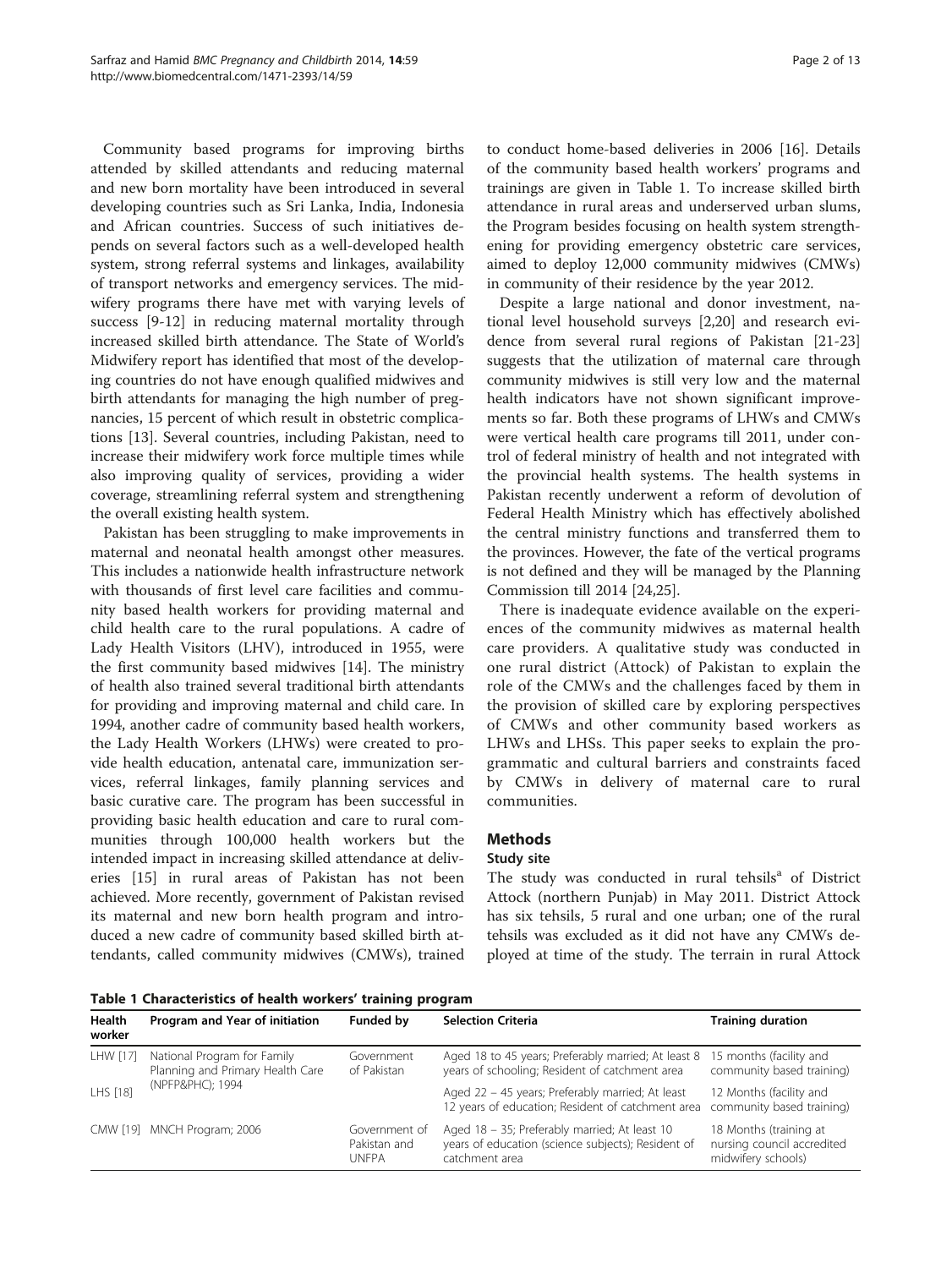is mountainous, has an underdeveloped road network and public transport system. The selected site has geographical and social characteristics similar to most of northern Punjab and some areas of Khyber Pakhtunkhwa. The total population of the district is 1.58 million scattered over vast areas; the rural to urban distribution is 80 percent vs. 20 percent. The district has 6 large urban areas, 75 union councils and 440 villages. Literacy rate is 49.3 percent with 67 percent males and 32 percent female literacy. Farming and livestock rearing are the main economic activities in the district [[26](#page-12-0)]. The MNCH program in District Attock is funded and managed by the Government of Pakistan with no additional donor support and hence has resource constraints reflective of situation in most of the districts of Pakistan. This unique situation of the MNCH program made this area an ideal location for exploring the challenges faced by community based health workers.

#### Health profile

The public-sector healthcare infrastructure in the district includes: 1 District Headquarter (DHQ) hospital, 5 Tehsil Headquarter (THQ) hospitals, and 5 Rural Health Centers (RHC), 57 Basic Health Units (BHU), 7 Maternal and Child Health (MCH) centers and 3 sub-health centers. The district has 951 Lady Health Workers (LHWs) and 41 Lady Health Supervisors (LHSs), covering 57 percent of the population [[26](#page-12-0)]. At the time of this study, 33 trained CMWs had been deployed in the district since 2009, for provision of midwifery services [\[27\]](#page-12-0). A Public Health Nursing School affiliated with the DHQ trains nurses, Lady Health Visitors (LHVs) and Community Midwives (CMWs). The clinical training of the CMWs is conducted at secondary or tertiary level facilities by obstetricians, with other trainees including Nurses and post graduate trainee doctors. There is also a vast network of private healthcare providers in Attock including doctors, pharmacists, traditional and informal, untrained medicine practitioners.

The maternal mortality rate for Punjab is 278 per 100,000 live births and IMR is 45 per thousand live births. Antenatal care is utilized by 55.7% of the rural population and skilled attendance at delivery is 43% [\[26](#page-12-0)]. Antenatal care is provided by a variety of local providers which include medical doctor (50%), LHV (5%), LHW (0.8%) and Traditional Birth Attendant (TBA) (32%) [[26\]](#page-12-0). Deliveries are conducted mainly by doctors (40%) and TBAs (50.6%) [[28\]](#page-12-0).

#### Study design and data collection

The research team comprised of three medical doctors (PI, Co-PI and technical advisor) with specialization in maternal health, anthropology and public health. The study objectives required flexible qualitative tools for developing an understanding of experiences of community based health workers, particularly CMWs. The research

team reviewed the deployment guidelines of community based health workers and developed field guides based on their decreed roles and responsibilities. The field plan for data collection was developed in consultation with the program officials based in District Attock. Focus group discussions were then conducted with homogenous groups of community based maternal health care providers<sup>b</sup> in rural areas of District Attock to explore the experiences of the recently deployed CMWs. Three cadres of community based health workers (CMWs, LHWs and LHSs) were selected as study participants since all are working within the primary health care system. The field guides developed were semi-structured, with open-ended questions, covering domains such as the role and responsibilities of CMWs, their satisfaction with their training, experience in the field, challenges faced in service delivery and any suggestions for improving their work conditions. The discussions were conducted in the local Punjabi dialect of Pothwari. Discussions were audio taped with participants' permission.

The participants were encouraged by Moderator (PI) to interact with each other and comment on others' experiences as group process can help in exploring and clarifying their views [\[29](#page-12-0)]. This allowed the participants to respond in a way that reflected their perceptions and experiences regarding community based maternal health care provided by CMWs. The observer (Co-PI) noted non-verbal interactions of the group while a note keeper (data collector) kept a log of proceedings of discussions in case there were any technical failures in recordings.

Field notes were taken during and immediately after each session by the data collection team. Transcripts were later developed in English for further analysis. For quality control, information collected through note-taking was cross-checked for completeness and consistency before and during data processing by the research team.

#### Study participants

All the deployed community based maternal health care providers in rural areas of District Attock were included i.e. CMWs, LHWs, and LHSs. The roles and responsibilities of the community health workers are given in Table [2.](#page-3-0)

Purposive sampling was used, inviting the participation of those community based providers who had been serving actively in their local communities for the last five years; these health workers were identified with help of district program coordinators of the MNCH and National Program. The number of participants in all FDGs is detailed in Table [3.](#page-3-0)

Each participant was given verbal information about the study by the research team and was given a consent form prior to participation. All participants were invited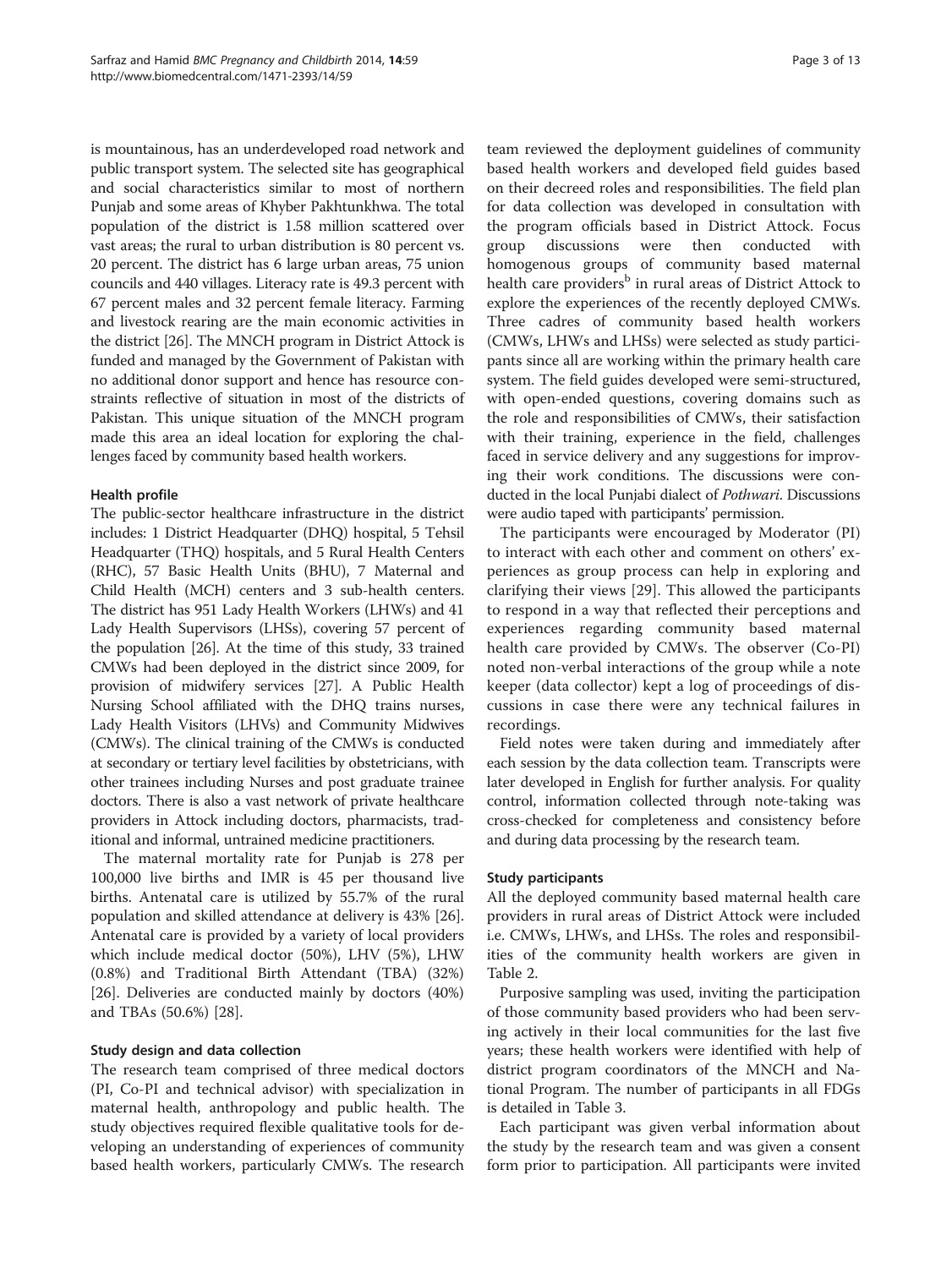<span id="page-3-0"></span>Table 2 Roles and responsibilities of community health workers

| <b>Health worker</b> | <b>Roles and Responsibilities</b>                                                                                                                                                                                                                                                                                                                                                  |  |
|----------------------|------------------------------------------------------------------------------------------------------------------------------------------------------------------------------------------------------------------------------------------------------------------------------------------------------------------------------------------------------------------------------------|--|
| LHW [17]             | Act as liaison between formal health system<br>and community; Disseminate health education<br>messages; Provide contraceptives; Undertake<br>nutritional interventions and emphasize on<br>breast feeding; Coordinate with EPI (extended<br>program of immunization) for immunization of<br>mothers and children against vaccine<br>preventable diseases                           |  |
| LHS [18]             | Provide supervisory support to LHWs; Conduct<br>on the job training; Ensure quality performance<br>by the LHWs                                                                                                                                                                                                                                                                     |  |
| CMW [19]             | Provide individualized care to the pregnant<br>women in her own environment and help her<br>in self-care; Provide guidance and counseling to<br>the community for healthy habits, and involve<br>the family in preparation for childbirth and for<br>unforeseen emergencies; Identify actual or<br>anticipated conditions requiring medical<br>attention and make timely referrals |  |

for one FDG only. The FGDs with CMWs and LHWs were organized and conducted in the community; prior to FGDs, participants were asked to identify a location convenient to them and discussion session was organized in home of health worker in that area. The FGDs with the LHS were conducted in premises of district program office where all 30 LHS had convened for a monthly meeting. No monetary compensation was given to any of the FGD participants; however, light refreshments were arranged for them. FGDs were preferred over individual interviews as the researchers were not only interested in individual experiences but felt that in a homogenous group, discussions would be rich and even sensitive issues discussed openly. Furthermore this method allowed research team to get input from a bigger number of participants in a short period of time. The participants were informed that participation was voluntary and they had the right to withdraw from the study at any time. In each of the FGD, topic guide was followed loosely, allowing group interaction to decide which topics were discussed first. If the participants did not talk about an important issue, key questions using

| <b>Table 3 Total number of FGDs and Participants</b> |
|------------------------------------------------------|
|------------------------------------------------------|

|            | Cadre No. of<br><b>FGDs</b> | Total no. of<br>participants | Area                                                     |
|------------|-----------------------------|------------------------------|----------------------------------------------------------|
| <b>CMW</b> | Β                           | 16                           | Mian Wala, Bahter, Pind Sultani<br>(Jand)                |
| I HW       | 4                           | 27                           | Bahter, Kot Sunki (Hassan Abdal),<br>Pind Sultani (Jand) |
| <b>IHS</b> | $\overline{3}$              | 30                           | Public Health Nursing School,<br>Attock                  |

probes were asked to encourage discussion. Each session fed into the next one, with key issues or outstanding questions taken forward into the subsequent FGDs. Ethical clearance for the study was obtained from the Pakistan Medical and Research Council.

#### Data analysis

A qualitative content analysis was carried out for an inductive analysis of thematic content with category construction based on analysis of transcripts of participants' opinions. This inductive approach is a systematic procedure to analyze qualitative data in which identified themes emerge from a group of categories with common meanings. Analysis of the transcripts was done manually. As a first step transcripts were read multiple times by the authors. The authors independently identified the meaning units, followed by coding and their categorization. The research team then jointly reviewed their work and through a consensus identified the underlying sub-themes and theme [[30](#page-12-0),[31](#page-12-0)]. Trustworthiness of the results was ensured by involvement of research team throughout the analysis process. The results were also shared with the participants for validation. The authors also had the results peer reviewed by two independent researchers having an experience of qualitative research.

## Results

#### Characteristics of participants

In all, 10 FGDs with CMWs, LHWs and LHSs were conducted. Ten participants were invited to each FGD and about 5 to 10 participated in each group discussion. Of the total 1025 community health workers in Attock District (LHW – 962, LHS – 30, CMW – 33), 73 participated in this study. The ages of the participants ranged from 18 years to 45 years. Majority of the CMWs were in their twenties, unmarried and were relatively younger than the other cadres of health workers (Table 4). The oldest CMW was 32 years of age and was married. All of the LHSs had a graduate degree and were married. The educational qualifications of the LHWs varied from grade 8 to grade 12. Amongst the LHWs, the younger LHWs were unmarried.

#### Findings

The overarching theme emerging from our analysis is that 'Community Midwives are Struggling for Survival' as

|  |  |  |  | <b>Table 4 Age groups of participants</b> |
|--|--|--|--|-------------------------------------------|
|--|--|--|--|-------------------------------------------|

| Health worker cadre | Age groups | Work experience<br>(range in years) |  |  |
|---------------------|------------|-------------------------------------|--|--|
| <b>CMWs</b>         | $19 - 32$  | 2 years                             |  |  |
| I HWs               | $18 - 45$  | $2 - 17$ years                      |  |  |
| <b>LHS</b>          | $28 - 42$  | 5 to 17 years                       |  |  |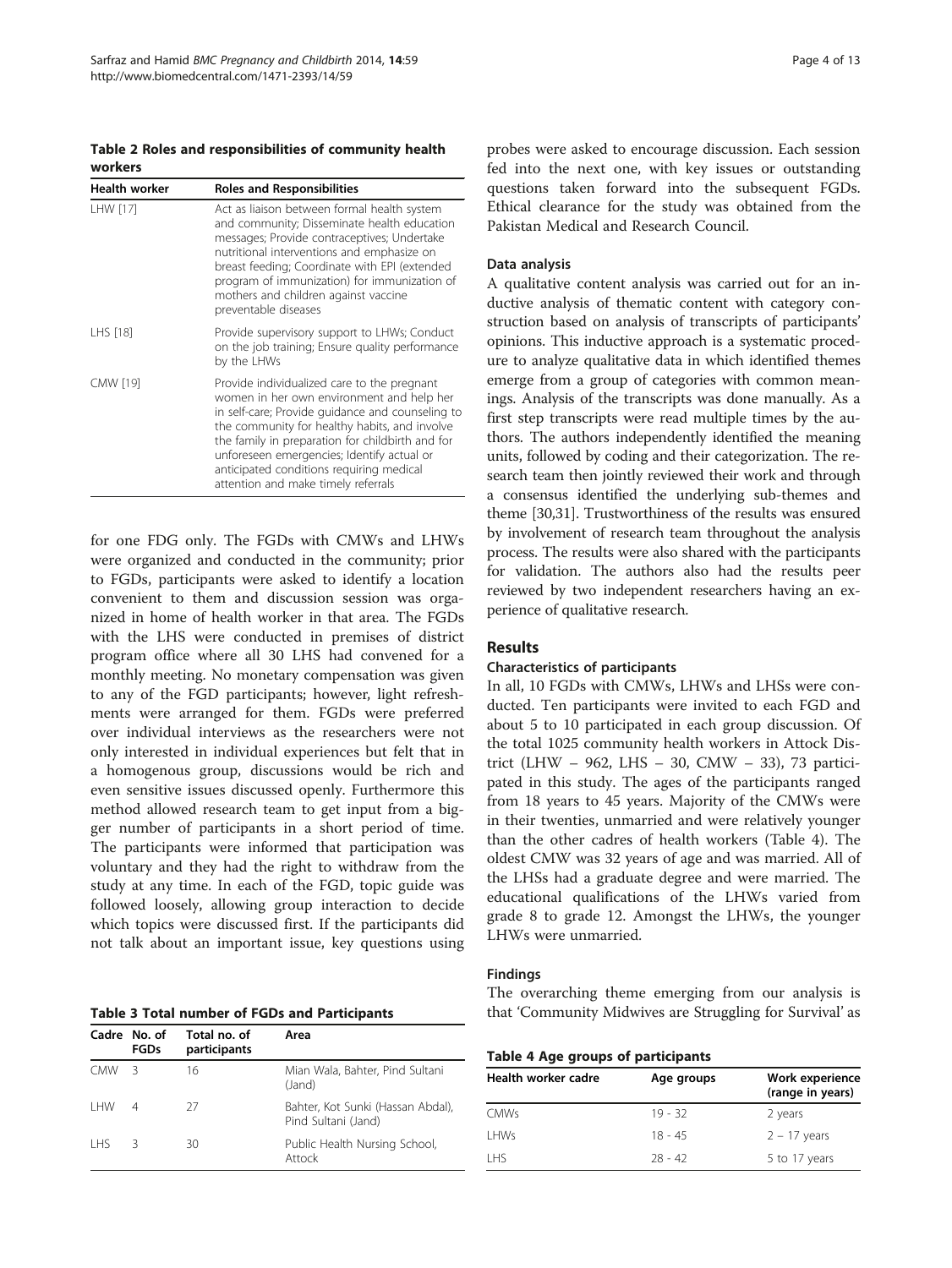qualified home based maternal health care providers. From the time of induction they were not prepared for working in community settings and providing door to door services. This was evident by lack of provision of appropriate equipment for their use in field, minimal financial and logistics support from health department, and lack of facilitation from LHWs and untrained TBAs. Besides the inherent training problems, in the community CMWs had competitors, which included the wellestablished local, untrained traditional birth attendant (Dai), and Lady Health Visitors (LHV). The Lady Health Worker (LHW), a government deployed community based health worker, entrusted with the responsibility of introducing CMW and sharing information about pregnant women registered with them, did not extend her full facilitation to CMWs in their jurisdiction as they were already required by the health department to refer pregnant clients to LHVs for deliveries.

"The program first introduced me to LHWs and they all said that they would help me but they never did. I visited the community by myself and people told me that the LHW asked them not to cooperate with you. The salary I get from program is only Rs. 2000 which I use for medicines or transport. Village women go to LHV or dai for delivery. I want to leave the program as soon as the service bond of three year period is finished. But then I think that time heals all wounds and these problems will be over too. (Waqt sub say bara murhum hai. Waqt kay saath yeh masly saray hal hongay)" (CMW)

The main theme is supported by two sub themes: Flawed planning and implementation of the Program, and Teething problems in field. Analysis process from categories to sub-themes and main theme is given in Table 5.

#### Flawed planning and implementation of program

The first sub-theme explains the trainee midwives' experiences during training at schools of midwifery. Where they were trained by nursing instructors in class rooms ill-equipped for training students in midwifery skills for home based care. Trainees were given shared hostel accommodations with nursing school students where the midwifery students were treated as subordinates. Also, the hostel accommodations had no facilities for married women and their children resulting in their dropout. Following training, deployment process for the midwives was neither defined nor were they provided with any guidelines.

The three categories explaining this sub-theme are described hereunder:

## Compromised induction and training process

The scope of work required of a community midwife was not highlighted in program admission advertisements and selected trainees were briefed about their role and responsibilities much later in training. The CMWs interviewed carried the impression that following their training they would be appointed at a local primary healthcare facility with access to support facilities for delivery of services in local community. This is reflected in the following quote by a CMW inducted in 2008.

"The Nazim of our area told me that, "you will get a job in a Basic Health Unit (BHU), car for field visits and a pay of about 10,000 rupees". So I joined the program but after I had joined the training, we were told that we had to work in the community." (CMW)

Following their induction into the program, the training of the CMWs did not conform to that proposed in the PC-1 due to restricted funding and lack of trained midwifery tutors. The CMWs spent most of their practical training time filling in for the deficient nursing staff at THQ or DHQ.

"We were not allowed to attend to the patients in labor room. The nursing staff used to say that if you give us a treat then only we would let you work here. We had to spend 1000 to 1500 rupees for some snacks

| Table 5 Analysis results - themes and categories derived from the data |  |  |  |
|------------------------------------------------------------------------|--|--|--|
|------------------------------------------------------------------------|--|--|--|

| <b>Theme</b>                        | Sub theme                                     | Category                                        |
|-------------------------------------|-----------------------------------------------|-------------------------------------------------|
|                                     | Flawed planning and implementation of program | Compromised induction and training process      |
|                                     |                                               | Incomplete and deficient program implementation |
|                                     | Program facing teething problems in field     | Harsh field conditions                          |
| <b>CMWs struggling for survival</b> |                                               | Uncooperative and perverse community attitude   |
|                                     |                                               | Harassment by community and health system       |
|                                     |                                               | Competition for service provision               |
|                                     |                                               | CMWs' aspirations for facility based jobs       |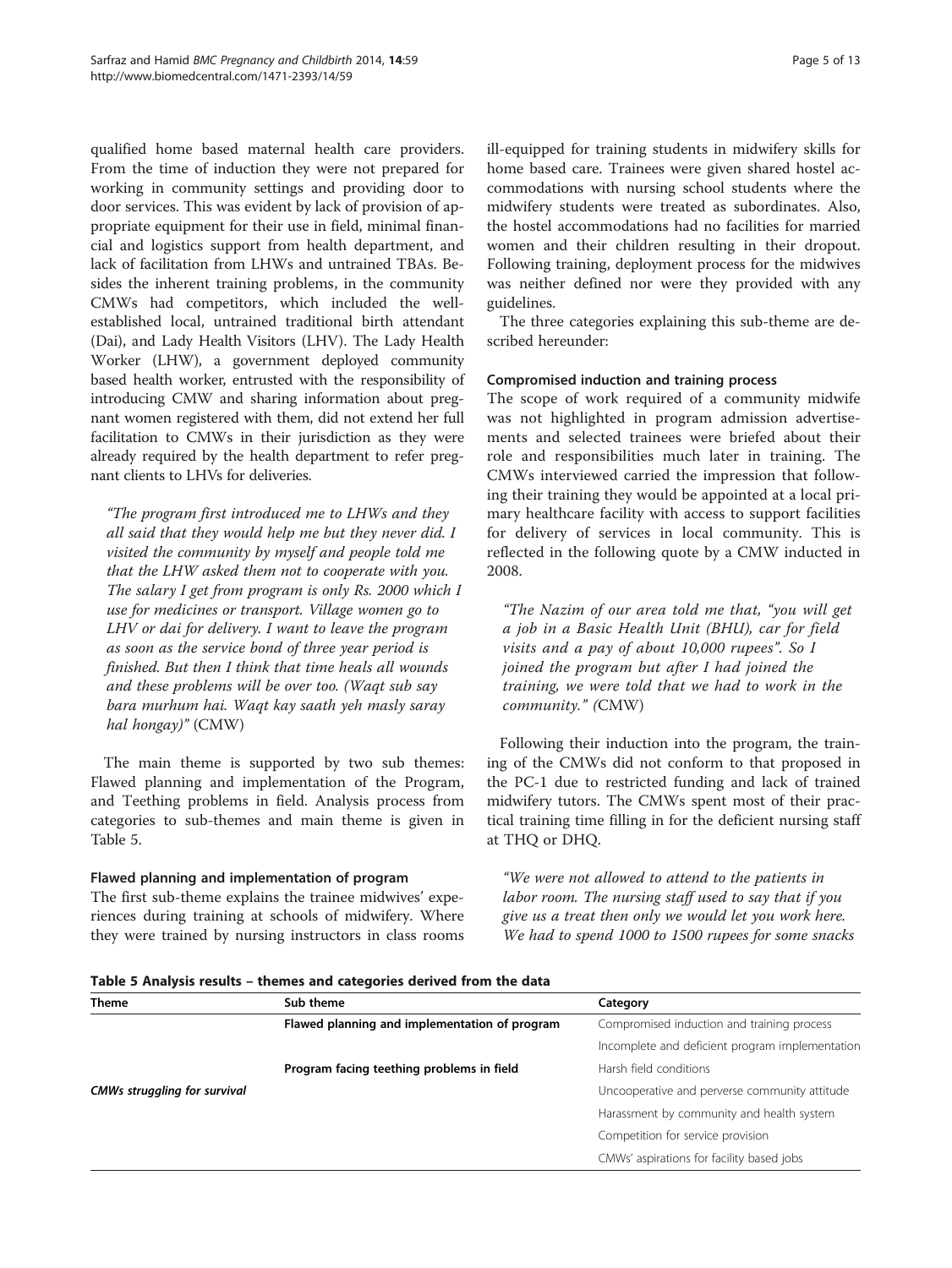then only would they let us conduct the deliveries. The doctors there are very nice but the nursing staff gave us tough time." (CMW)

The trainee CMWs shared hostel accommodation with other nursing school students. The facilities not being exclusive for CMWs were inadequate, with confined living quarters, lacked amenities such as a cafeteria and laundry services; a serious flaw was that the program did not factor in the requirements of married students – there was no accommodation for children in the hostel, resulting in a mass departure of married trainees.

"Many girls who joined the training were married but as they were not allowed to keep their children with them, they left" (CMW)

#### Incomplete and deficient program implementation

Initially, CMWs were attached to their local BHU for one year and were required to perform duties as required by the doctor in-charge, without any stipend or salary. In 2010, CMWs were issued a letter by the MNCH Punjab Coordinator identifying their duties and entitlement to a stipend of PKR 2000 (~USD 25). They were also given a clean delivery kit, family planning supplies and were asked to designate a room in their homes as a clinic for conducting midwifery duties

When asked about the challenges faced in delivering duties assigned, CMWs highlighted several difficulties. Covering the catchment population of 10,000 required a young, unmarried CMW from a conservative rural background to travel across vast areas. The public transport available did not cover all areas within catchment population, requiring the CMW to use multiple modes of transport such as a van, car and motorbike, besides walking for miles.

"We have to cover a population of 10,000. We live in one village and our access to other areas is very difficult because the villages are scattered. Some areas are at a distance of 5–6 Km and no public transport is available to go there, in that case we have to rent a private car or a taxi." (CMW)

Equipment and medicines given to the CMW were not sufficient for providing maternal health services to her catchment population which reflected poorly on her role as a community based health care provider. CMWs did not have resuscitation equipment for a new born baby, or an anesthetic or sutures for stitching tears/cuts. Patients requiring such services had to be referred to a health facility, which was an inconvenience for the villagers. CMW were also provided a limited range of family planning supplies (one time only) which mostly included condoms, few packets of oral contraceptive pills and one injectable contraceptive for all of the catchment population. CMWs had not been provided any education material either for health education, awareness raising and community mobilization.

"People say that LHW gives them medicines but the CMW has nothing to give them so it doesn't matter if she visits or not (Aaway, na aaway, ki farak painda; ou koi dawaiyan asan no daindee payee)" (LHS)

The monthly stipend was mostly used by CMWs to cover travel expenses in their catchment population and purchasing various medicines required for delivery of their services. The monthly stipends were also frequently delayed.

"Our pay is only 2000 rupees. No one in other program is getting that low pay. If we refer a case, the patients ask us to go with them and that cost us 1000 to 1500 rupees for transportation. How can we survive in 2000 rupees? 2000 rupees which we get are spent mostly on traveling and transport to Attock for monthly meetings." (CMW)

Field supervision of the CMWs was not integrated well within the health system. Technical supervision of CMWs was done by tutors from the training school and administrative supervision was responsibility LHS who was also supervising LHWs. LHS were not given an added incentives for additional workload and considered this task a burden.

"I was only told that I have to visit the CMW in my area but they did not tell me why I should visit her, what should I check her for and how to do that. If they tell me their problems such as lack of equipment/ materials or trouble with community, I cannot help them as I have not been given any specific instructions regarding them. We have to supervise LHWs and now we have to cover CMWs as well, but our pay is the same" (LHS)

A grievance redressal system for the CMWs was not defined. The District MNCH officials catered to complaints/field problems within their purview and power but the feedback system on complaints filed was weak.

#### CMW Program facing teething problems in field

In the FGDs, CMWs discussed the challenges they faced in delivering their services and identified problems for which the program was not supporting them. The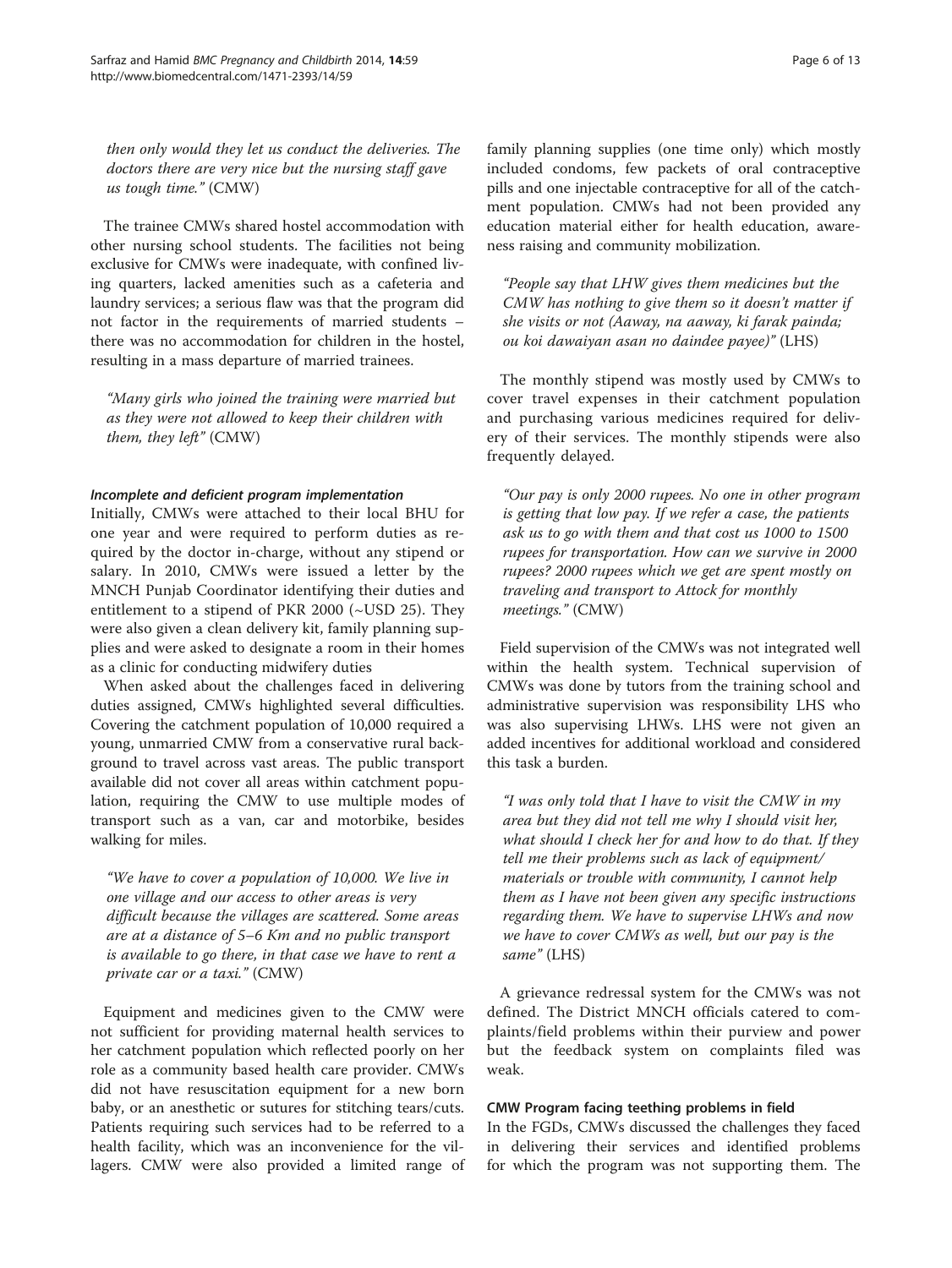CMWs categorized their problems as teething problems which they thought would eventually reduce with time as it did with the Lady Health Workers, who have worked in the community for several years. The CMWs also expressed an eagerness to take up a facility based job as soon as their service bond with the program ended because of low salary and deficient field support. The categories contributing to this sub-theme are detailed here under.

#### Harsh field conditions

Following the completion of their midwifery training, the CMWs were required to sign a service bond of three years' duration, whereby, they pledged an amount of approximately PKR 300000 for service in community and their diplomas were also held in escrow for the duration specified. This service bond allowed the MNCH program to exercise control on the deployed CMWs to continue working in the community for providing maternal health services. Almost all the CMWs belonged to poor, rural households, with barely enough savings in cash; this bond was a continuous strain on the CMWs and their families. The CMWs could not take up gainful employment elsewhere and were under pressure from their family to complete the service bond period.

"My family doesn't allow me to go alone, one person always accompanies me. Sometimes I have to go twice or thrice in a day to visit the community and I have to bear costs for both our transportation. I want to stop working as CMW but my father does not allow me to do so as I still have one year left on the period of the bond. We cannot afford to pay the program back the amount pledged in the bond." (CMW)

Most of the CMWs interviewed expressed that they had joined the program to earn and provide financial support for their families. However, due to the extensive scope of work, deficient support and insufficient stipend, they were instead dependent on financial support from their families for carrying out their duties. The CMWs hence considered themselves and their work an added burden on the family's limited resources. Moreover, during their field visits they needed to be accompanied by a male member of the family or an elder female which incurred additional travel costs and also loss of daily wage of the accompanying escort. The young CMWs were under immense pressures from the family to complete their service bond period and quit their jobs.

"I received a call for assisting in a delivery at 2.30 am in winter and went there but they didn't pay me anything. They had nothing to pay so I didn't ask again. It is difficult to leave my young daughter home

and take my husband, this affects his work too and then we don't get anything in return. We don't have enough resources. I am not doing it as a hobby. I am needy, I thought that this would help me financially and I would also be able to help others" (CMW)

Management issues, particularly those pertaining to field support were raised by all the respondents. The program had not provided the CMWs with any transport facility for covering her designated jurisdiction, neither was there a compensation mechanism for reimbursing them for the expenses incurred while working. Some clients had to be referred to a higher level facility, however, the public sector facility was either very far from the patient's home or there was no doctor available there for providing services. This reflected poorly on the CMWs' professionalism and her role was further undermined by the low quality of clinical services given to the referred patients.

"I had to refer two babies to private doctor because I had nothing to resuscitate them with. No senior doctor is available in the THQ in the afternoon or in the night and Attock is very far from our area. When they (client family) came back they complained that we spent too much because of me. We should have all the necessary equipment in our clinic. This is not good for my reputation." (CMW)

#### Uncooperative and perverse community attitude

Most of our respondents had experienced a hostile and unsociable response from the community in response to their work. The CMW, by virtue of her being young and unmarried, a bachi (a young girl), was considered by community members ineligible for providing maternal care services. Respondents expressed that a common perception amongst rural communities was that as they are unmarried, they were as yet naïve to the reproductive health matters of married women. The CMWs felt frustrated that community women did not discuss their problems with them and respected the local TBA's opinion more as she was considered to have more experience in these matters.

"On our face, they acknowledge and commit that they will get delivered by us but then they call the TBA. When we ask them, they tell us that our mothers-inlaw said that "She is a very young girl, what would she know. Dai has more experience in this matter, call her" (CMW)

Some of the CMWs shared that for building trust of the community in their abilities, they take along with them a married, elder woman, such as their mother or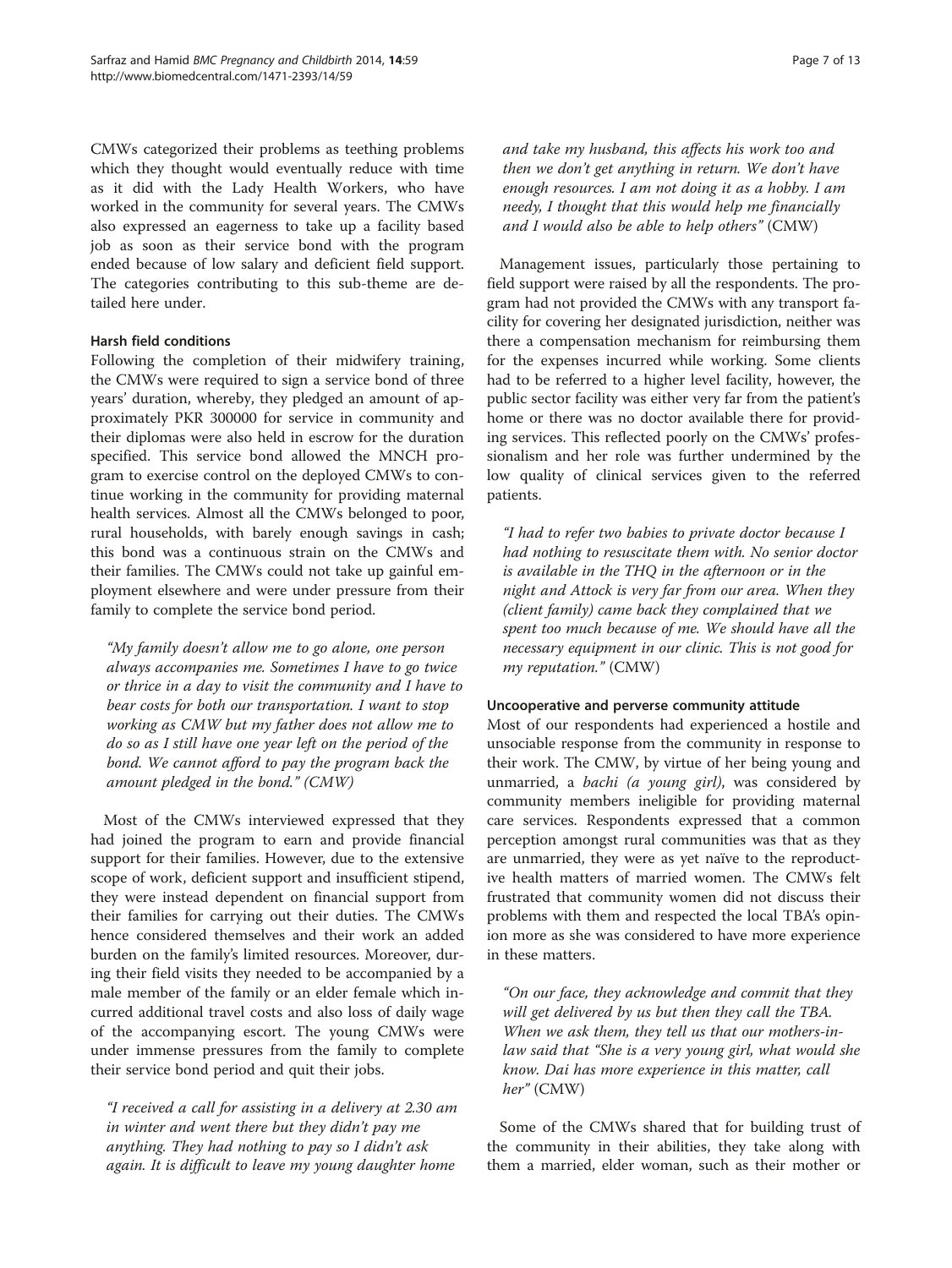married sister, who encourage women to talk to them about their problems. This trust building technique was found to be useful as the women then discussed their problems with the married relative who relayed it to CMW for further necessary advice or action. The married CMWs, on the other hand, did not face such problems as being married qualified them as being knowledgeable of information on women's reproductive health issues.

"I am married for 1 and  $\frac{1}{2}$  years now. When I was unmarried people used to say that 'she is young, unmarried girl, what would she know and it will be harmful for our daughter-in-law or the baby'. After my marriage, now when I tell them something they understand it and also discuss their problems with me comfortably. Now they know that I know everything but when I was unmarried it was very hard to make them understand that we have done the training and know about maternal health. Now it is better" (CMW)

Many of the rural community members did not allow CMWs to enter their homes for fear that they might cast an evil eye on pregnant women or new born child. Similarly, they also believed that the CMW could bring some evil spirits in their home, harming the new born child.

"The people are so superstitious that they don't let us see their babies or the pregnant women. They say "evil spirits get attached to our baby and you may cast an evil eye". Some say that after we take measurements of their pregnant daughter, she starts losing weight as we do some magic/voodoo on her" (CMW)

CMWs who did gain access to a prospective client's home were faced with problem of their expectation for free services i.e. antenatal checkups, delivery and medicines will be free. This attitude has developed in rural communities in wake of LHWs' practice who provide free medicines for common ailments to rural community members. Another reason for not giving any fee to CMW was that as she was a resident of the same *mohalla<sup>c</sup>*/village, she was expected to give free services to her own *biraadari walay*<sup>d</sup> and asking for fee was frowned upon. In some women's homes, the CMWs were told that since they had come uninvited and by their own choice, they should not expect the family to pay for the services they provide.

Local communities also considered CMWs same as untrained TBAs, which was a cause of embarrassment for most CMWs.

"People know that we are trained, but they still say that you've done TBA training (aap nay daioun wala course kia hua hay). It is indeed very embarrassing for us when somebody calls you a "dai". Although

madam, it should not be embarrassing, because if someone learns to do something, they do it for a purpose. Now those illiterate women (dais), with no formal training are also doing the same job, but people do not understand this" (CMW)

This attitude of this community towards CMW had been corroborated by the LHWs and LHSs. They expressed that since community midwives were relatively new in the field rural communities would take time to trust the newcomers for health matters, especially a young girl for care of the pregnant women and newborn children.

#### Harassment by community and health system

Abuse and harassment of the CMWs by community members and other community based health workers was evident in discussions with respondents. This behavior and attitude had demotivated the young CMWs, and compromised their ability to maintain professionalism in the community where they worked. A particularly serious dimension was harassment perpetrated by the community members and other health workers, both while in training and in field after deployment.

The CMWs shared hostel accommodation with other trainees (nursing and allied) at the school and most of them were abusive and abrasive with them.

"The LHV students used to verbally abuse us. We were made to clean the hostel, wash their bathrooms, … They used to say that if they (MNCH program) are giving you free training then why don't they arrange for a separate hostel for you all" (CMW)

The CMWs deployed in field faced similar problems and were abused by both community members and local TBAs. The local community mistreated the CMWs and verbally abused them when they visited households of pregnant women.

"Once I went to one pregnant lady's house, she insulted me and said 'why do you come daily? We could have put a board and started working as CMW? Who gave you permission? If you can conduct the deliveries then you should be given a job in the hospital. Don't come to my house again or I will report you'. Sometimes they say things that we feel so bad about and often think of not going to their homes again." (CMW)

Another important issue raised by all community health workers was of harassment by men. Our findings indicate that this was a widespread problem and had serious implications on mobility and motivation of community based health workers. Harassment was mainly perpetrated by male members of community, usually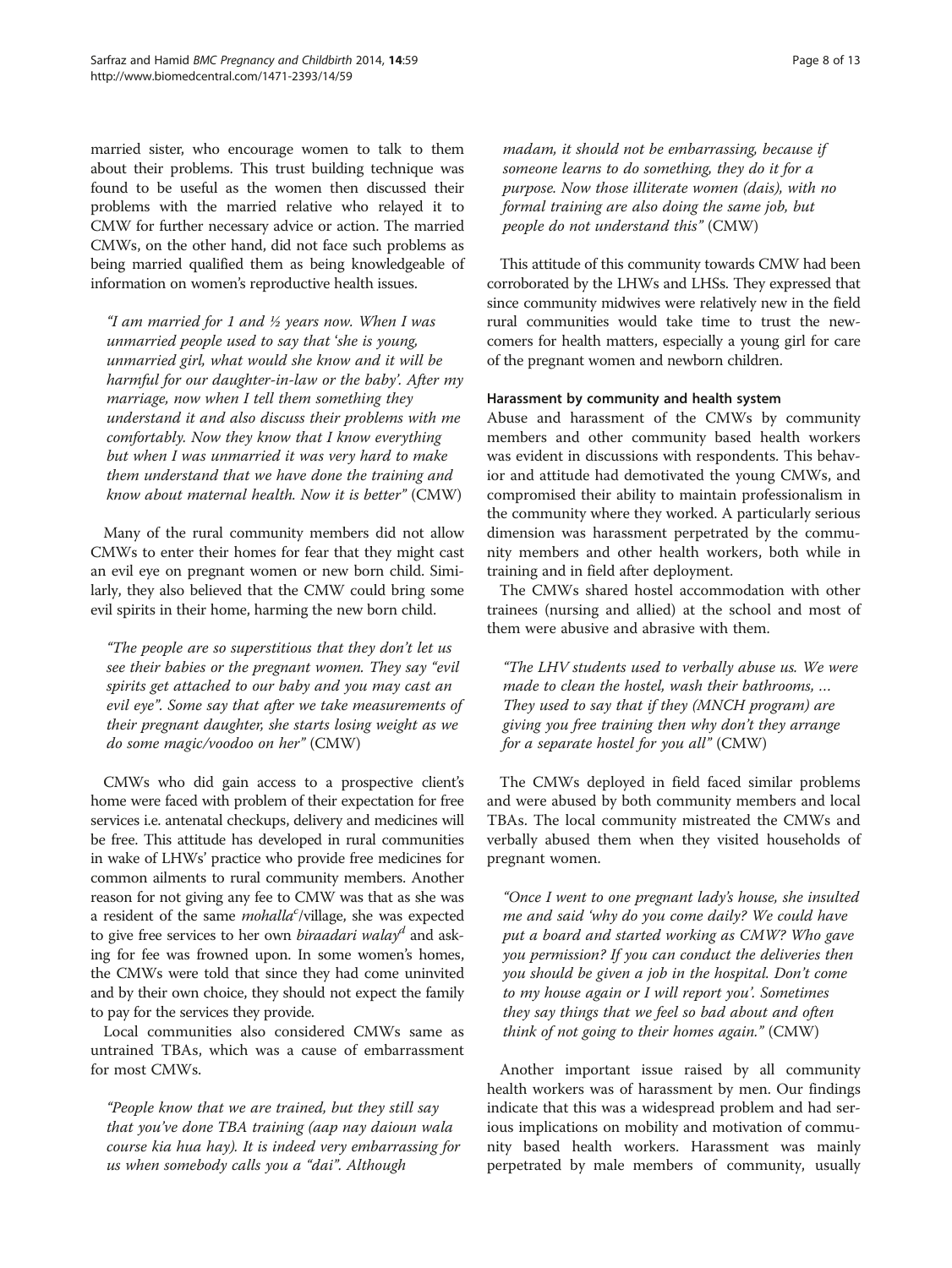while they were visiting community households. Respondents reported that while moving around in community, men make rude comments about their work and responsibilities. The midwives had shared their mobile phone numbers with the community members for use in case of emergency but this backfired and they started getting calls from irrelevant men at odd hours.

"The LHWs asked us to give our contact numbers to the patients when they visit with us but after that they tell them not to contact us for delivery. There is another issue as well; we get wrong calls and are harassed when we give our contact number (loag hamay tang karna shuro kar daitay hain)." (CMW)

#### Competition for service provision

A fact that came up again and again during the course of our discussions with community midwives was that of competition from both trained and untrained community based maternal health care providers. The CMWs had three major competitors – public sector rural health center which gives free services, local LHV who has her own clinic setup locally and local TBAs.

The LHV is appointed at local rural health center (RHC) where she works in the mornings and has an evening private setup in her local village. The LHV has long term alliances with local LHWs who refer pregnant women to her clinic for antenatal and delivery services in return for a commission.

"The LHS, LHW and LHV are cousins. When I visit a home, the LHV turns that family against me and tells them that I have no experience, and that she is more qualified given her years of experience. And also that she would deliver the baby for free at the RHC (Rural Health Centre)" (CMW)

In discussions with the LHWs, it appeared that they were reluctant to refer pregnant women to the newly deployed CMWs. One reason cited was that LHWs had to refer a minimum number of deliveries to their local RHC every month. Another reason was the deficient supplies with CMWs for providing comprehensive services; LHWs were not willing to compromise their reputation. It also became apparent during discussion that some of the LHWs considered CMWs as their competitors and replacements.

With regards to the CMWs' working relation with LHWs, they raised the issue of commissions – LHWs in some areas had demanded a payment from the CMWs in exchange for clients they refer to them.

"Everyone has her own experience. The LHWs cooperate with those who they know. In my area I have 6 LHWs. They say that they would cooperate and refer the cases only if I give them 50% commission and said that "we refer the cases to those who give us a commission". I tell them that people pay me very little; if I give you PKR 250 out of PKR 500 then how will I survive. Therefore they have never referred any antenatal or delivery cases to me. Whatever I have done, it was by my own efforts." (CMW)

In discussions with LHS, as supervisor of both the LHW and CMW, they acknowledged the rift between community based health workers.

"When you introduce a new hen to a chicken coop, initially the older hens peck the new one but after some time, they adjust to each other (Durbay main aap nai murghi latay hain to purani murghian to ussay thongain marti hain na shuroo main phir adi ho kay theek ho jati hain)" (LHS)

The respondents expressed that local untrained TBAs, were the other strong opponents of CMWs in rural communities. Usually, the TBA is an elderly woman and long term resident of the community she works in. They have the trust of locals who respect her advice, especially for maternal healthcare and act accordingly. Penetrating this network and gaining entry into field of services provided by the TBA was a daunting task for the young CMWs.

Another important aspect in the uptake of CMWs services was that the package of services provided by the TBA included not only conducting the delivery but also caring for the newborn, cooking, cleaning, washing and massaging the woman in the postpartum period. Another notable characteristic of TBA was that she demanded a very small fee and was willing to accept payments in kind such as food rations, clothes, etc.

"Women come to us for antenatal and we also visit them but they don't come to our health houses for delivery instead they call the TBA; they say the TBA takes 2 kilos of sugar, a bag of flour (atta) and only 200 rupee. She also washes our clothes, dishes and does the massage (maalish) for 40 days so she is better than you" (CMW)

Competing against this network and flexible service package was proving difficult for the young CMWs, who said that as they were educated, trained in proper care methods for pregnant women, they could not be expected to give the same service package as a TBA.

"I delivered babies of two women, and their TBAs refused to do usual massage after delivery saying that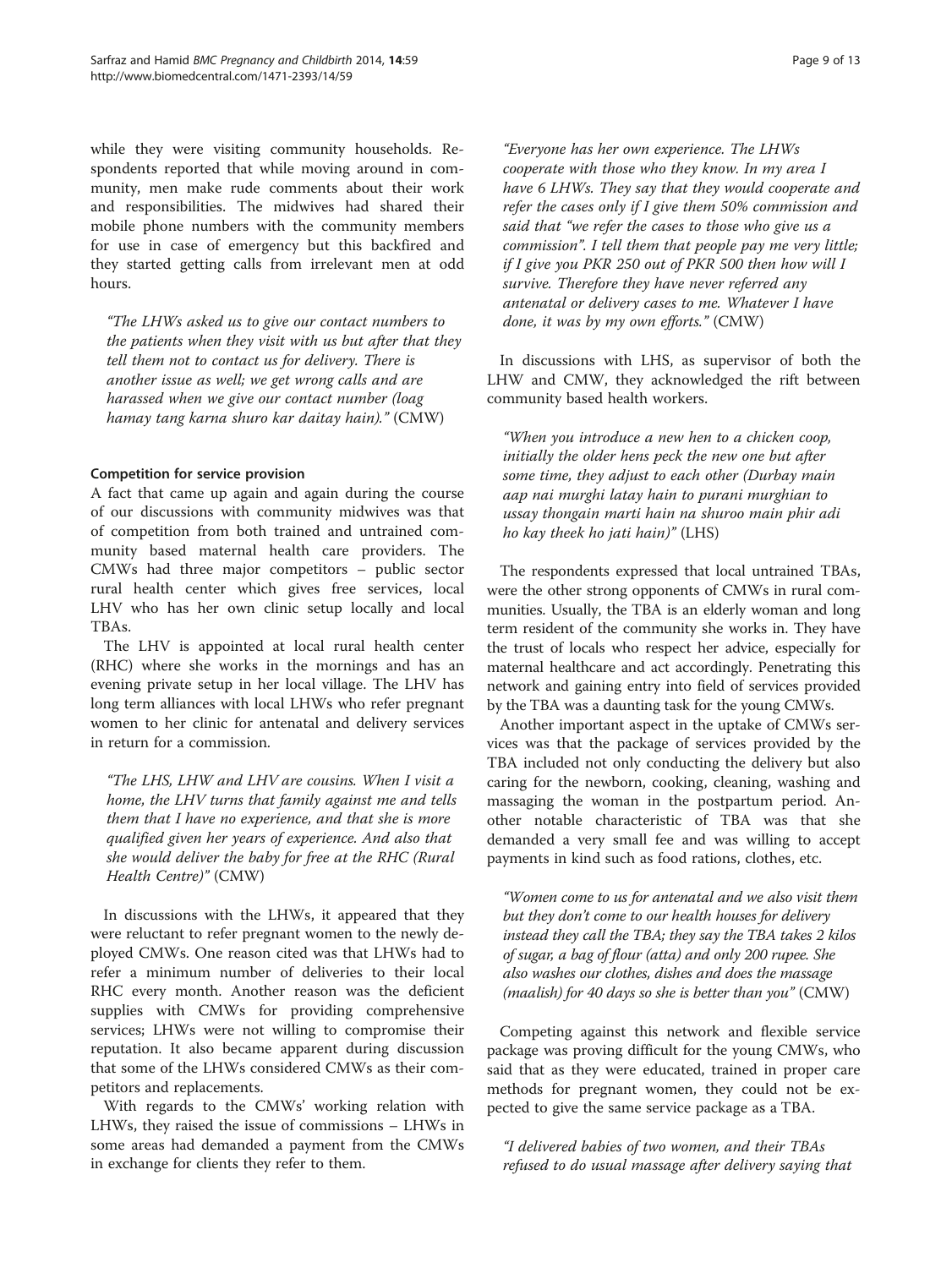they should get this massage from the one (CMW) who did the delivery (Jis say delivery karwai hay us say kaho who maalish karay). There was this third pregnant woman, she did not get delivered from me, and she said our dai refused to help us at all, so I will get delivered from her." (CMW)

Other community health workers highlighted that local TBAs also considered the CMWs as a competitor for their business and earnings.

"Dais are not willing to cooperate with CMWs. They say nobody can willingly give their livelihood away, if they introduce CMWs to the community then they will not come to us dais (apna nawala kaun kisi ko deta hai, hum agar tumhain saath lay kar jain gain to phir humaray paas koi nahin aayay ga)." (LHW)

Some of the CMWs had tried to develop a collaboration with local TBA whereby the arrangement agreed upon was that CMW would do the delivery, TBA would provide other household services and they would share the earnings. This, however, did not work out as TBAs were apprehensive of being phased out of the community.

"When I started, I asked two TBAs that I would go with them and conduct the deliveries and we can share the fee. They took me for 2 or 3 deliveries and but then started avoiding me as they thought that their business and reputation would be ruined as people would refuse to pay them." (CMW)

## CMWs' aspirations for facility based jobs

CMWs had joined the program to earn a living and support their families. They expected that after training they would have a job at a government health facility, with support and resources for providing maternal health care in community.

CMWs repeatedly emphasized that a government job would provide them a career path along with the requisite support for carrying out their duties such as medicines, resuscitation equipment and transport for moving around in the community. It would also enable them to have a private practice after work hours.

Another reason for desiring a facility based job, as cited by CMWs, was the community's perception that qualified health professionals work in facilities rather than going door to door and in a facility based job CMWs would get that recognition and respect from community members as maternal health care providers. Some aspired for a status similar to that enjoyed by the LHV; others were interested in completing secondary school education to be eligible for a degree in nursing.

Community midwives also expressed a strong desire for respect from community members as trained and qualified maternal health providers, and recognition as being better than local TBA.

"The nurses at the hospital are also young but since they are working in the hospital people respect and trust them. If we are also appointed at hospital people would have their deliveries done by us. People also don't prefer to deliver at our clinic because we don't have the delivery tables and necessary medicines." (CMW)

## **Discussion**

Community midwifery service is an important component of National MNCH Program and, if implemented completely, can increase access to skilled care at childbirth. This study explored the challenges and constraints faced by community based health providers in delivery of maternal health services in rural Attock. The MNCH program had initiated midwifery trainings in the year 2006 and first batch of trained midwives were deployed in 2009; this study was conducted at the time when CMWs had been working in community for two years. At the time, devolution of Federal Ministry of Health was imminent and fate of vertical programs was still undecided. Midwifery Report 2011 recognizes lack of national policy and strategy as a major block to improving maternal care with in the resource constrained health systems in developing countries [[32](#page-12-0)]. At the time of the study devolution being in transition, weak planning and management capacity at district level has been highlighted in our study as the main factor hindering establishment of CMWs in communities. International literature too has identified a triple gap, similar to our findings, comprising of competencies of the CMWs, coverage and access to manage the estimated number of pregnancies, subsequent births and related complications. In most developing countries there are not enough qualified midwives and other providers with midwifery competencies to manage the estimated antenatal, perinatal and postnatal care. Midwifery report of 2011 has also highlighted poor focus of educational institutions, regulatory bodies and midwifery association on quality of care [\[32](#page-12-0)]. Our study brings out this gap and is reflected in poor credibility of CMWs; they have no equipment and supplies to offer services and there is absence of referral mechanisms for cases they refer to government run facilities.

## CMWs - not adequately prepared

The training of the CMWs has some systemic and structural flaws, the result of which is a community health worker who has technical knowledge but skills for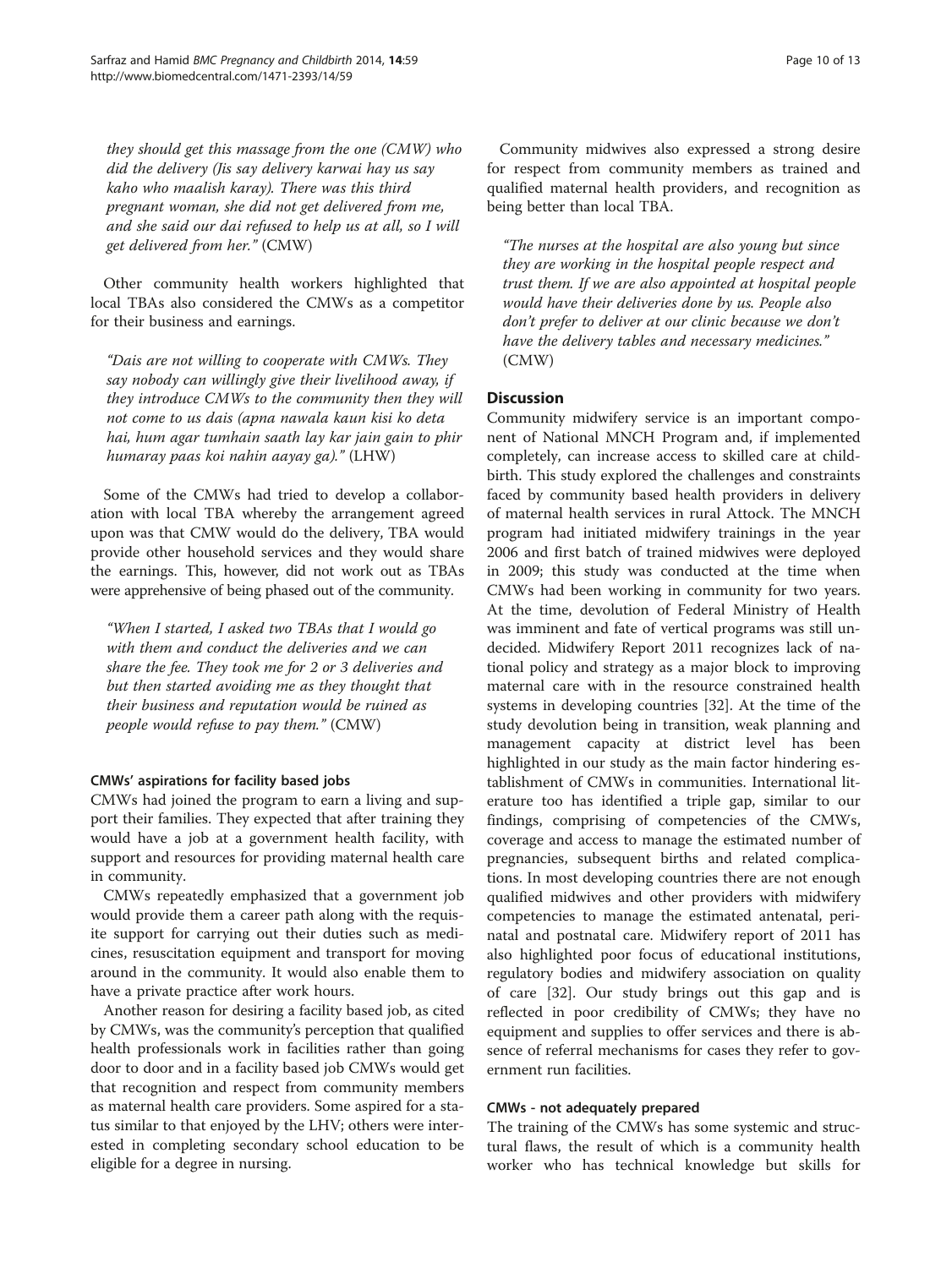working in community setting are underdeveloped. At the start of this initiative, the program failed to give CMWs comprehensive information about the scope of work. Poorly resourced training institutions lacked appropriately trained tutors, non-functional clinical training facilities and almost no exposure to community settings. This study highlighted these gaps in training of CMWs and the result was a sub optimally trained health worker, not prepared to work in the resource poor, community setting. The facilities at training school and hostel did not have provisions for housing and accommodating children of married women, with the result that most of married women left the program. Young unmarried girls were selected and age and marital status of the community midwives proved to be a hurdle for young health workers. Community members were reluctant to trust them for providing maternal health care services as they perceived them to be naïve and irresponsible. This is similar to findings of other studies conducted in Pakistan underscoring the deficiencies in knowledge and skill levels of the community midwives [[33](#page-12-0)]. Quantitative assessments of community midwives and their training schools from several districts of Pakistan revealed that the CMWs began their work with inadequate knowledge and skills. A skills assessment of 106 CMWs from six rural districts showed that trained CMWs lack knowledge of and basic skills relevant to maternal and newborn care [[34\]](#page-12-0). Similarly, an evaluation of 22 training institutes and 25 allied hospitals from across Pakistan showed that the CMW program has adequate infrastructure but has issues in recruiting appropriate candidates, tutors are insufficient and lack required competencies for training CMWs and the program lacks an effective administrative structure for managing trained CMWs [[35](#page-12-0)].

## Competition in field for maternal care services

The CMWs' deployment was not carefully planned with the result that community midwives were unable to establish themselves in the community. Maternal care services were being provided by multiple providers which included local public sector facility (RHC), private providers such as a lady doctor and LHV and traditional birth attendant (Dai). The study highlighted that, so far, CMW has been unable to develop a niche for herself and has also been unable to develop a working relationship with any of them. One reason could be that that the CMW has not been linked with the public sector facility, as this would have given her requisite field support such as referral site for complicated cases, access to medicines and equipment. Another reason may be that CMWs are not skilled or trained in initiating a partnership with other maternal care providers. The other significant field

competitor is the Dai, who has a long standing link with local community, and is providing household services to the new mother in post natal period and takes payments in-kind as well.

The program relied very much on cooperation of LHWs for success of CMWs in community and for referrals of pregnant women. However, study results show that LHWs were not facilitating them adequately. One reason for this could be lack of linkages between MNCH and LHW program. The LHWs and LHSs highlighted that they had not been given a written directive from their managers to assist the CMWs in field. Also, LHWs perceived the CMWs as a potential threat to their jobs and saw them as replacing them as their future replacements. Other studies conducted in Pakistan (Punjab, Sind and Azad Jammu Kashmir) also report antagonism towards CMWs by dais, preference for private providers and availability of free services in civil sector hospitals as major barriers for CMWs to establish themselves as skilled, community based maternal care providers [\[21](#page-12-0),[22,36](#page-12-0)]. As for referring pregnant women to CMWs for services, there were conflicting interests in built within the health system; LHWs' performance was assessed on number of pregnant women they referred to the local public health facility for delivery and did not include referrals made to CMWs.

## Weak district health system

Results of the study also show that the district health system has a limited administrative and financial capacity to effectively implement program policies and monitor CMWs. The MNCH program is a vertical program and has a top-down management approach; district managers are housed in district health system but are governed by central management. Roles of district officials are not clearly defined; EDO (Executive District Health Officer) has all administrative and financial authority at district level but finances for the program are managed by provincial and federal authorities. This is evident from the fragmented field support and supervision provided to CMWs including delayed transfer of stipends. MNCH program all over Pakistan, as reported by other studies, is being affected by similar fragmentation and management issues, especially lack of trained tutors, supervisors and inappropriate training sites [[22,35](#page-12-0)]. This could be a result of lack of ownership of the program and CMWs by key stakeholders especially District and Provincial Health systems and other public sector health infrastructure employees. Insufficient and inconsistent resource allocation is another factor contributing to the disparity as only 0.57 percent of GDP is spent on health in Pakistan [[37\]](#page-12-0). Financial constraints are a major risk to the program's sustainability as evident from lack of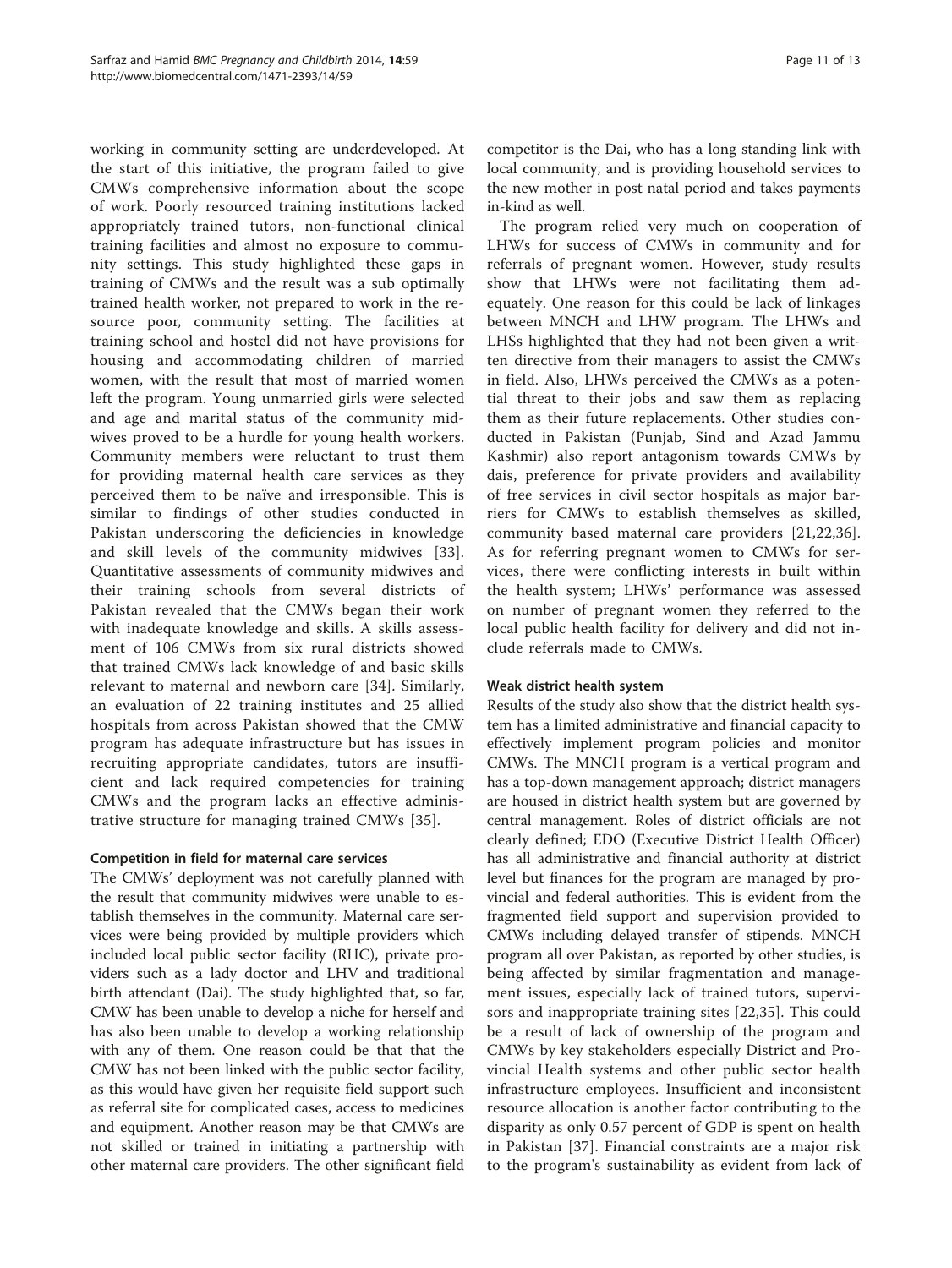equipment, supplies and delays in payments to deployed CMWs. Similar constraints have been reported by CMW program assessments in other regions of Pakistan [[22,38](#page-12-0)].

#### Hostile working environment

Working environment of CMWs was defined by the prevailing health system and local context; eventual impact of these systemic and contextual factors was on CMWs, who were finding it extremely difficult to establish themselves in community as qualified maternal health care providers and hence were demotivated to continue working in the public sector. Cultural values and context (religious and patriarchal) have a great influence on interactions and mobility of CMWs in their catchment population. A companion for field visits added to transportation costs which added to financial burden of CMWs' households. Family members of CMWs were reluctant to support them in their work beyond the necessary service period. CMWs were thus compelled to continue to work because of the mandatory service bond. There is a need for MNCH program to develop formal linkages with other community based health care programs such as NGOs, charitable organizations, etc., for mobilizing existing resources and facilitating CMWs in delivering their responsibilities [\[34](#page-12-0)].

The CMWs were also faced with unwelcome, often hostile attitudes of community towards their services. This unfriendly stance of the community women and harassment by men contributed to CMWs' lack of motivation and willingness to continue working in an unregulated, field environment. If the health system does not address their problems, there is a risk that deployed CMWs would eventually be unable to sustain themselves in community settings. The district and provincial health systems need to develop comprehensive guidelines for CMWs, provide stronger field support, develop flexible fee structure, and take more ownership of CMWs and the MNCH program in general.

This study shows that CMWs deployed in District Attock of Pakistan are inadequately trained and supported for provision of community based services; they are faced with programmatic and cultural constraints and have misperceptions about their job descriptions and support from the MNCH program.

#### Limitations of the study

The culture and practices in the study district are reflective of northern districts of the Punjab only. Our findings are only generalizable to districts with similar situation and not to all rural districts of the country. By design a qualitative study does not produce generalizable

results beyond the study participants. Our study, by including a diverse group of participants, has brought out a breadth of key issues affecting for efficient performance of CMWs. The aim of the study was to get insight of the barriers confronted by the CMWs in delivering their services. On the basis of our results further quantitative studies can be designed to evaluate the performance of CMW program. The teething problems highlighted by this study may be attributed to the program being in its infancy stage while preparing for imminent structural changes in management and organization at macro level associated with devolution.

## Conclusions

Community based midwives can play a vital role in reducing the burden of maternal morbidity and in achieving significant gains in improving maternal and child health, However, considering the results above, these improvements cannot be made in Pakistan unless MNCH program and public sector health system take steps to improve the prevalent situation. There is a need to revise the training curriculum of CMWs so that they are trained for provision of services in resource poor settings using equipment available in such areas. The MNCH program should also take steps to increase awareness of the rural communities about the CMWs and the services offered by them. Advocating the CMWs as trained care providers can increase the potential acceptability of the CMWs by rural communities. There is also a need to strengthen the communication skills of the CMWs, enabling them to interact effectively with the community members. The MNCH program also needs to develop and define innovative mechanisms for retaining CMWs for continued service delivery at community level. This may be achieved by developing and defining a career path for CMWs.

Community midwives are a key to achieving success in reducing maternal mortality. A well-trained, appropriately located, highly motivated and properly supervised CMW can deliver the desired results. Without addressing the issues and constraints faced by CMWs, the target of achieving universal coverage of skilled birth attendants will not be possible.

## **Endnotes**

<sup>a</sup>In Pakistan, Tehsil is the second-lowest tier of local government; each tehsil is part of larger District.

<sup>b</sup>Community base maternal health care providers included in the study comprised of Lady Health Workers and Supervisors, Lady Health Visitors and Community Midwives.

 $^c$ Mohalla is the local term for households in a neighborhood.